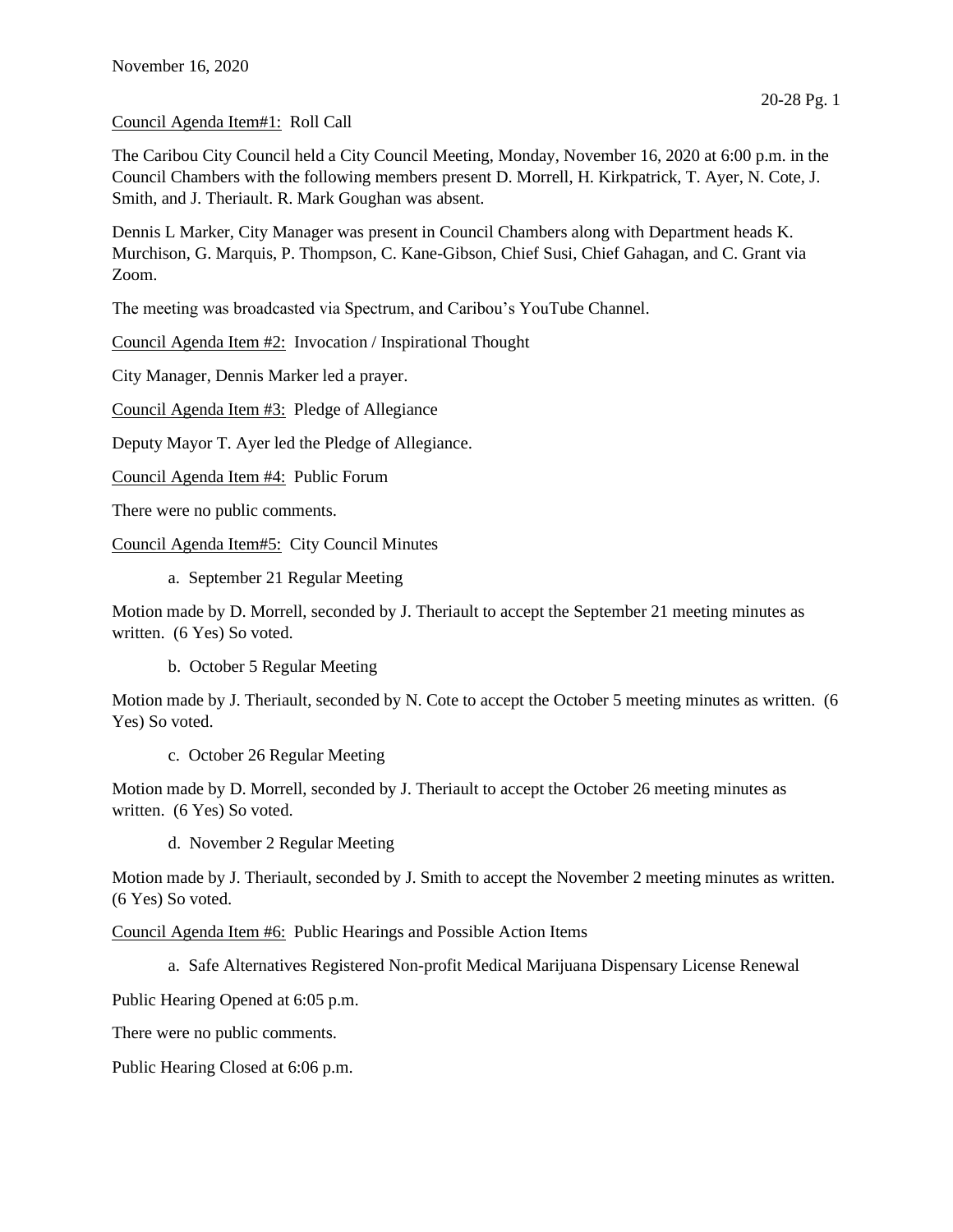Motion made by H. Kirkpatrick, seconded by D. Morrell to approve the Safe Alternatives Registered Non-profit Medical Marijuana Dispensary License Renewal. (6 Yes) So voted.

Council Agenda Item #7: Bid Award, Recognitions & Appointments

a. Recognition of Blight Toolkit Committee members

A special thanks goes out to the members of the Blight Toolkit Committee members and all of their hard work. Committee members include Paul Camping, Phil Cyr, John Swanberg, Robert White, Christine Solman, Dennis Marker, Penny Thompson, Ken Murchison, Christina Kane-Gibson and Denise Lausier.

b. Recognition of Teague Park Splash Pad Donation

Councilor D. Morrell presented Gary Marquis with a check for \$10,000 on behalf of himself, his wife and his grandchildren to go towards the new Splash Pad being installed at Teague Park.

Council Agenda Item #8: Reports of Officers, Boards and Standing Committees

- a. October 2020 Financial Report
- C. Grant reviewed the October 2020 Financial Report via Zoom.

Motion made by J. Smith, seconded by J. Theriault to accept the October 2020 Financial Report. (6 Yes) So voted.

b. Manager's Report

Manager Marker reviewed the City Manager's Report dated October 30, 2020.

C. Kane-Gibson gave a brief description on some upcoming events including Small business Saturday and having Reindeer in Caribou on November 28<sup>th</sup> and 29<sup>th</sup>.

Council Agenda Item #9: New Business

- a. Sale of Tax Acquired Property
	- i. 48 Woodland Road

Motion made by J. Smith, seconded by J. Theriault to sell the property located at 48 Woodland Road in the amount of \$5,400 to Aaron Gagnon. (6 Yes) So voted.

ii. 45 River Road

Motion made by J. Smith, seconded by J. Theriault to sell the property located at 45 River road in the amount of \$4,889 to Tammy Gagnon. (6 Yes) So voted.

iii. 19 Katahdin

Motion made by D. Morrell, seconded by J. Smith to sell the property located at 19 Katahdin to Edward Gervais in the amount of \$800. (6 Yes) So voted.

- b. `Authorization of Non-Profit Entity Games of Chance for 2021-2023
	- i. American Legion Post #15

Motion made by N. Cote, seconded by J. Theriault to approve the Game of Chance License for the American Legion Post #15 (4 Yes, 2 No -D. Morrell, H. Kirkpatrick) So voted.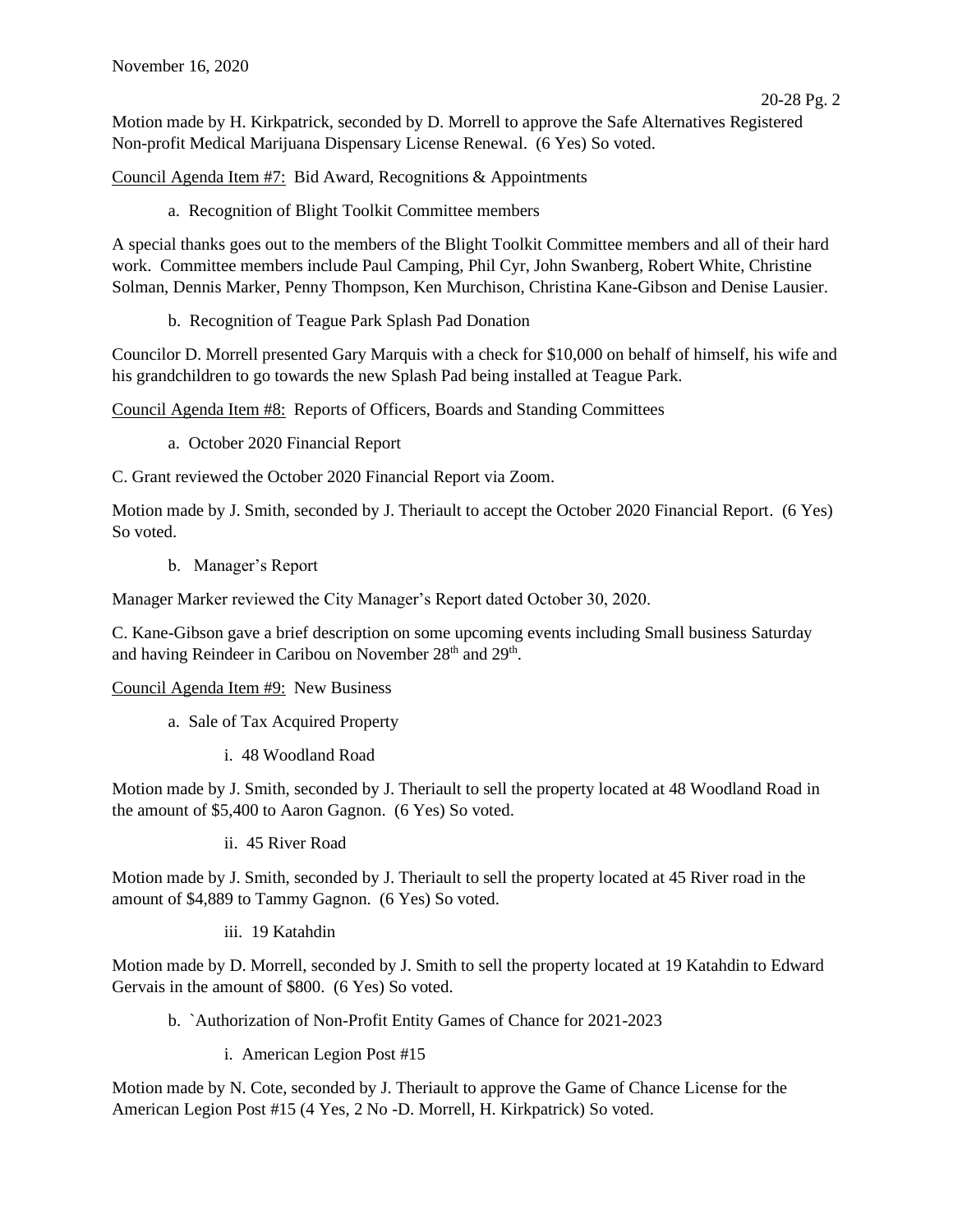ii. Knights of Columbus

Motion made by J. Theriault, seconded by J. Smith to approve the Game of Chance License for the Knights of Columbus. (6 Yes)

iii. Lister-Knowlton VFW Auxiliary

Motion made by N. Cote, seconded by J. Theriault to approve the Game of Chance License for the Lister-Knowlton VFW Auxiliary. (4 Yes, 2 No D. Morrell, H. Kirkpatrick) So voted.

iv. Lister-Knowlton VFW Post 9389

Motion made by N. Cote, seconded by J. Theriault to approve the Game of Chance License for the Lister-Knowlton VFW Post 9389. (4 Yes, 2 No D. Morrell, H. Kirkpatrick) So voted.

c. Porvair Filtration Contract Update

Manager Marker explained the reimbursement agreement that was entered into in 2018 with Porvair. The reimbursement amount to Porvair is \$14,694.75 per year if they meet the commitments for increasing employee numbers. Porvair stated that they didn't have the numbers at the end of October, as required by the contract, but can show that they have them now. They are asking the Council to grant the reimbursement for 2020 since the employee numbers will be met before the check is cut.

Council has treated this as a first read and tabled the discussion until the meeting on November 30.

d. Resolution 11-01-2020 Accepting Teague Park Deed from RSU#39

Manager Marker and G. Marquis explained the process of receiving the deed from the RSU for the new Teague Park property and resolution of the punch list. There are only a couple items left such as pointing the lights on the ballfield that the contractor agreed to complete summer 2021.

Motion made by D. Morrell, seconded by J. Smith to accept Resolution 11-01-2020 Accepting Teague Park Deed from RSU#39. (6 Yes) So voted.

e. Resolution 11-02-2020 Establishing the Teague Park Improvement Loan Against Reserves

Manager Marker explained the amount of monies needed to complete the projects at Teague Park and the Splash pad. The current amount needed is \$278,960 minus the donations received today from Councilor Morrell of \$10,000 and \$250 from the Cigarette Shopper. Manager Marker reviewed Resolution 11-02- 2020 which looks at reserve accounts and the possibility of moving money from other accounts to help with the Teague Park Improvements. The resolution establishes a Council commitment to repay funds over 5 years with a 1.5% self-imposed interest rate.

D. Morrell would like to know more information about selecting the interest rate in which the City would pay themselves back and make sure that the amount is appropriate and what it needs to be.

This was a first read to be discussed more at the next meeting on November 30, 2020.

Council Agenda Item #10: Old Business

a. 2018 Tax Lien Waivers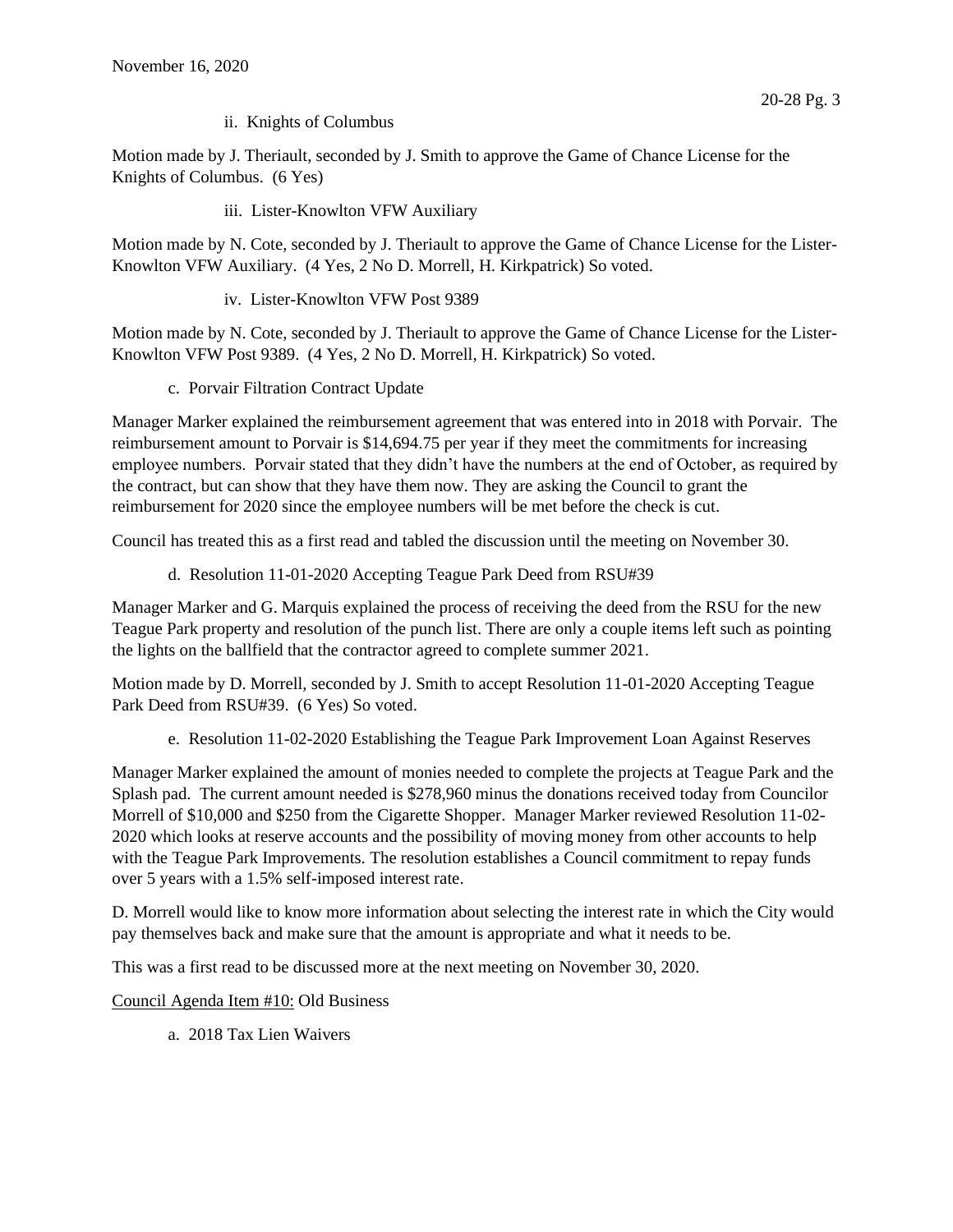Motion made by J. Theriault, seconded by J. Smith to waive foreclosure of unpaid taxes and grant the abatements of the following tax accounts: 2212, 4617, 2068, 2073, 4566, 4716, 4794, 4943, 1999, 1418, 1942 as recommended by Administration in the packet memo. (6 Yes) So voted.

Council Agenda Item #11: Reports and Discussion by Mayor and Council Members

J. Smith- Would like to schedule an investment committee meeting for Thursday the  $19<sup>th</sup>$  at  $8:00$  a.m. in the Council Chambers to get an update on the \$3M CD funds.

Council Agenda Item #12: Executive Session(s) (May be called to discuss matters identified under Maine Revised Statutes, Title 1, §405.6)

Manager Marker explained that one of the matters going to be discussed in executive session is regarding a complaint that was filed recently in Superior Court here in Aroostook County. Based on the complaint there is a possible conflict of interest with the parties in that Councilor Theriault may have financial considerations in the case against the City. The City's attorneys are recommending that councilor Theriault not be a party to any discussions on that matter.

J. Theriault- "I donated money to the GoFundMe fund for their legal fees for the legal action taken to get an opinion on the charter amendment concerning paying your taxes on or before December 31<sup>st</sup>. Apparently, that makes me have a conflict of interest, I don't believe so, I think that I have enough right to donate money any where that I want to. I don't have a problem with anything else as far as any of the issues going, I believe wholeheartedly that amendment stated it correctly with no gray area, and I think that to not allow me to attend the executive session just because I donated money that's like freedom of speech that's like of freedom of putting my money where I want to I don't believe that has any bearing on, I'm not a part of the law suit or anything else and I think that's part of my right to be able to donate wherever I want to and I do not feel that this is something that I should be barred from attending."

Deputy Mayor Ayer noted that Counselor Theriault has every right to do what she did; however, the recommendation from our attorney is that she not attend discussions on the case.

J. Theriault- "I could have done it anonymously, I didn't. I like to be upfront and forward so that you know where I stand, and I do not talk out of executive sessions so I do not believe that there should be any reason why I should be exempt from that."

Deputy Mayor Ayer called for a motion.

Motion made by H. Kirkpatrick, seconded by D. Morrell to excuse Councilor Theriault from executive session during 12b Consultation of City Attorney regarding pending litigation. (4 Yes, 2 No, J. Theriault N. Cote) So voted.

a. Collective Bargaining Negotiations with Fire Department Union under §405.6.D

Motion made by N. Cote, seconded by J. Smith to enter executive session at 7:06 p.m. Collective Bargaining Negotiations with Fire Department Union under 406.6.D (6 Yes) So voted.

Council exited executive session at 8:10 p.m.

No action was taken.

Motion made by H. Kirkpatrick, seconded by J. Smith to enter executive session at 8:10 p.m. to discuss a personnel matter regarding the Council and that only current Council members be present under 405.6.A.